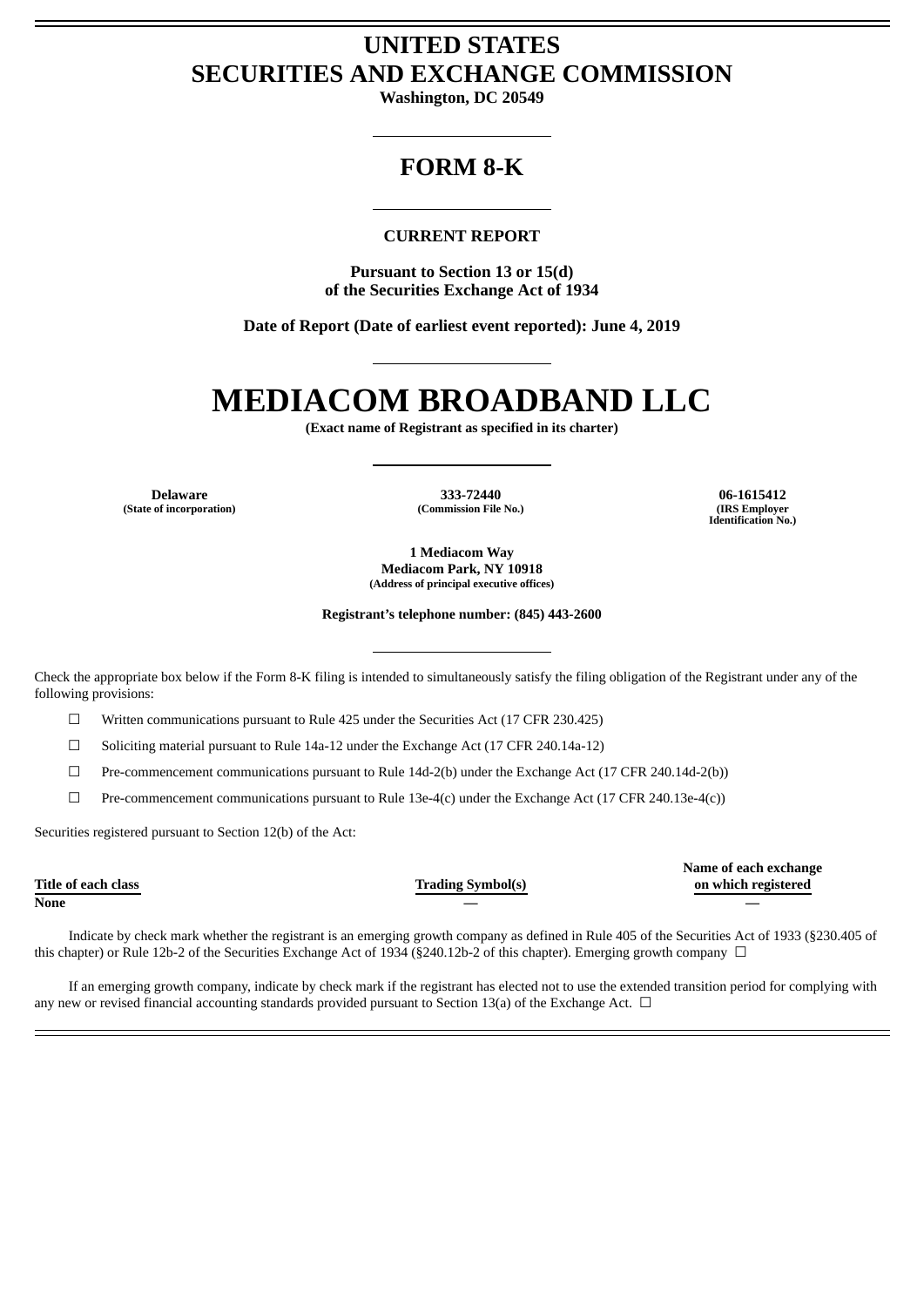#### Item 2.03. Creation of a Direct Financial Obligation or an Obligation under an Off-Balance Sheet Arrangement of a Registrant

The operating subsidiaries of Mediacom Broadband LLC have a senior secured bank credit facility (the "credit facility") that consists of \$375.0 million of revolving credit commitments and \$1,019.3 million of term loans. On June 4, 2019, Mediacom Broadband LLC made a cash distribution aggregating \$200.0 million to its parent, Mediacom Communications Corporation, which was fully funded with borrowings under the revolving credit commitments of the credit facility.